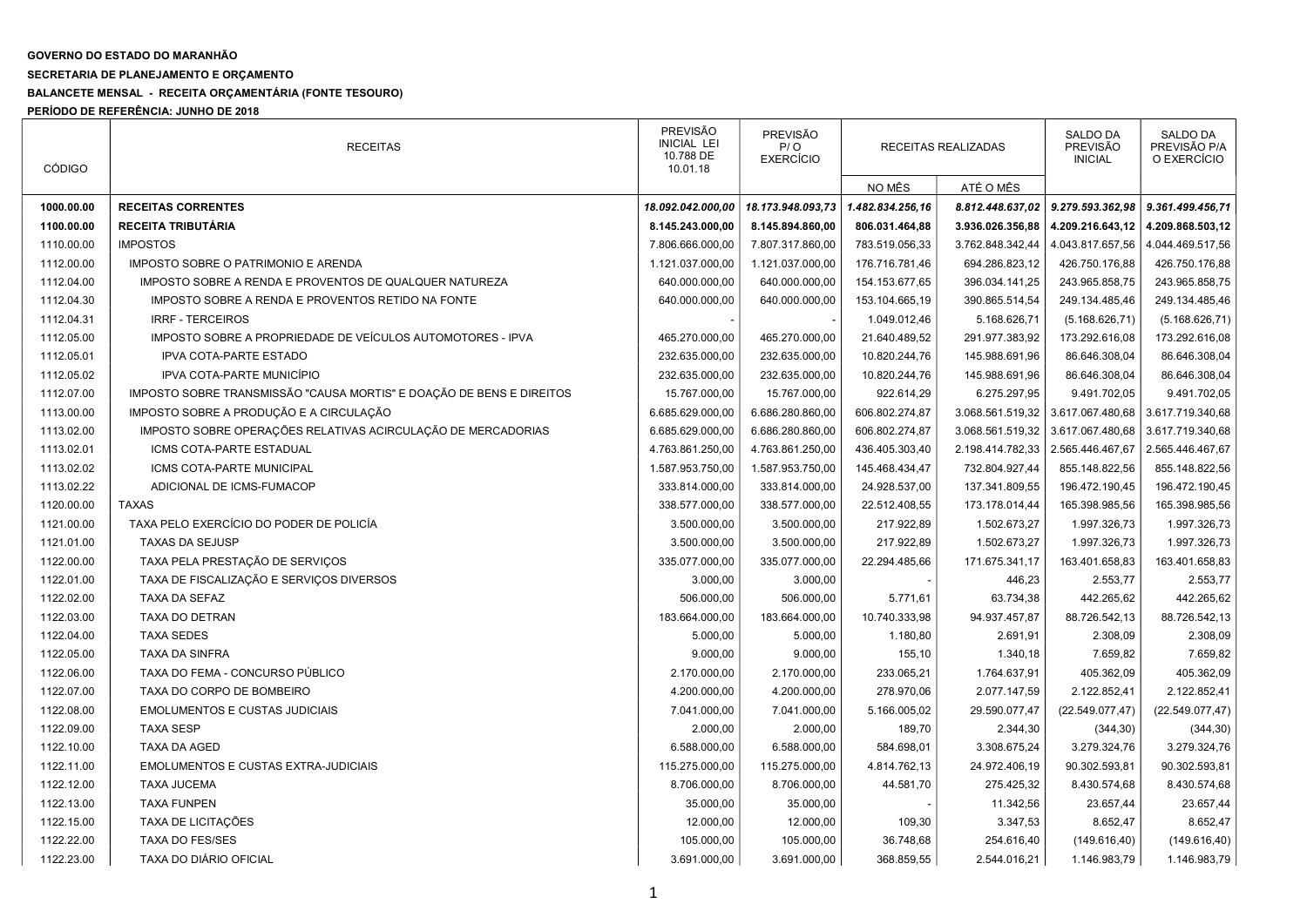| 1122.24.00 | <b>TAXA DA SETUR</b>                                | 1.000,00       | 1.000,00       | 262,50       | 283,50         | 716,50           | 716,50           |
|------------|-----------------------------------------------------|----------------|----------------|--------------|----------------|------------------|------------------|
| 1122.25.00 | TAXA DE FPDC DIR. CONSUMIDOR                        |                |                |              |                |                  |                  |
| 1122.26.00 | TAXA DE CONT. FISCAL DROGAS                         |                |                |              | 137,39         | (137, 39)        | (137, 39)        |
| 1122.27.00 | TAXA DA HEMOMAR                                     |                |                |              |                |                  |                  |
| 1122.28.00 | TAXA DO TCFA/MA CONTROLE AMBIENTAL                  | 17.000,00      | 17.000,00      |              |                | 17.000,00        | 17.000,00        |
| 1122.31.00 | OUTRAS TAXAS JUDICIAIS                              | 7.000,00       | 7.000,00       | 465,69       | 4.788,24       | 2.211,76         | 2.211,76         |
| 1122.32.00 | TAXAS COMUNS ÀS DEMAIS SECRETARIAS                  | 105.000,00     | 105.000,00     | 4.074,40     | 11.784.094,51  | (11.679.094, 51) | (11.679.094, 51) |
| 1122.35.00 | FUNDO ESTADUAL DE TRANSP E MOB URB - MOB            | 2.905.000,00   | 2.905.000,00   | 14.245,00    | 76.302,00      | 2.828.698,00     | 2.828.698,00     |
| 1122.37.00 | TAXA DE REGULAÇÃO, CONTROLE E FISCALIZAÇÃO - ARSEMA | 1.000,00       | 1.000,00       | 7,22         | 28,24          | 971,76           | 971,76           |
| 1122.40.00 | AGÊNCIA DE MOBILIDADE URBANA - MOB                  | 29.000,00      | 29.000,00      |              |                | 29.000,00        | 29.000,00        |
| 1200.00.00 | <b>RECEITA DE CONTRIBUICÕES</b>                     |                |                |              | (13,59)        | 13,59            | 13,59            |
| 1210.00.00 | CONTRIBUICÕES SOCIAIS                               |                |                |              | (13, 59)       | 13,59            | 13,59            |
| 1210.29.00 | CONTRIB. PREVIDÊNCIÁRIA DO REGIME PRÓPRIO           |                |                |              | (13, 59)       | 13,59            | 13,59            |
| 1210.29.01 | CONTRIB. PATRONAL-ATIVO CIVIL                       |                |                |              |                |                  |                  |
| 1210.29.02 | CONTRIB. PATRONAL-ATIVO MILITAR                     |                |                |              |                |                  |                  |
| 1210.29.07 | CONTRIB. SERVIDOR-ATIVO CIVIL                       |                |                |              |                |                  |                  |
| 1210.29.08 | CONTRIB. SERVIDOR-ATIVO MILITAR                     |                |                |              |                |                  |                  |
| 1210.29.09 | CONTRIB. SERVIDOR-INATIVO CIVIL                     |                |                |              | (13, 59)       | 13,59            | 13,59            |
| 1210.29.10 | CONTRIB. SERVIDOR-INATIVO MILITAR                   |                |                |              |                |                  |                  |
| 1210.29.11 | CONTRIB. PENSIONISTA CIVIL                          |                |                |              |                |                  |                  |
| 1210.29.12 | CONTRIB. PENSIONISTA MILITAR                        |                |                |              |                |                  |                  |
| 1210.46.00 | COMP. PREV/REG GERAL E OS REG. PROP. PREV. SERV.    |                |                |              |                |                  |                  |
| 1220.00.00 | CONTRIBUIÇÕES ECONÔMICAS                            |                |                |              |                |                  |                  |
| 1300.00.00 | <b>RECEITA PATRIMONIAL</b>                          | 359.588.000,00 | 359.588.000,00 | 3.532.401,62 | 199.618.272,82 | 159.969.727,18   | 159.969.727,18   |
| 1310.00.00 | RECEITAS IMOBILIÁRIAS                               | 85.000,00      | 85.000,00      | 4.617,00     | 137.326,37     | (52.326, 37)     | (52.326, 37)     |
| 1320.00.00 | RECEITAS DE VALORES MOBILIÁRIOS                     | 359.503.000,00 | 359.503.000,00 | 3.527.784,62 | 199.480.946,45 | 160.022.053,55   | 160.022.053,55   |
| 1323.00.00 | PARTICIPAÇÕES                                       | 6.857.000,00   | 6.857.000,00   |              | 103.988.993,71 | (97.131.993,71)  | (97.131.993,71)  |
| 1325.00.00 | REMUNERAÇÃO DE DEPÓSITOS BANCÁRIOS                  | 343.176.000,00 | 343.176.000,00 | 2.956.212,42 | 43.936.778,52  | 299.239.221,48   | 299.239.221,48   |
| 1328.00.00 | OUTRAS RECEITAS DE VALORES MOBILIÁRIOS              | 9.470.000,00   | 9.470.000,00   | 571.572,20   | 51.555.174,22  | (42.085.174, 22) | (42.085.174, 22) |
| 1330.00.00 | RECEITA DE CONCESSÕES E PERMISSÕES                  |                |                |              |                |                  |                  |
| 1340.00.00 | <b>COMPENSACÕES FINANCEIRAS</b>                     |                |                |              |                |                  |                  |
| 1390.00.00 | OUTRAS RECEITAS PATRIMONIAIS                        |                |                |              |                |                  |                  |
| 1600.00.00 | <b>RECEITA DE SERVIÇOS</b>                          | 37.000,00      | 37.000,00      | 20,00        | 2.514,95       | 34.485,05        | 34.485,05        |
| 1600.01.00 | SERVIÇOS COMERCIAIS                                 | 37.000,00      | 37.000,00      | 20,00        | 402,00         | 36.598,00        | 36.598,00        |
| 1600.02.00 | SERVIÇOS FINANCEIROS                                |                |                |              |                |                  |                  |
| 1600.06.00 | SERVIÇOS PORTUÁRIOS                                 |                |                |              |                |                  |                  |
| 1600.12.00 | RECEITAS JUDICIAIS                                  |                |                |              |                |                  |                  |
| 1600.13.00 | SERVIÇOS ADMINISTRATIVOS                            |                |                |              | 2.112,95       | (2.112, 95)      | (2.112, 95)      |
| 1600.16.00 | SERVIÇOS EDUCACIONAIS                               |                |                |              |                |                  |                  |
| 1600.17.00 | SERVIÇOS AGROPECURIOS                               |                |                |              |                |                  |                  |
| 1600.30.00 | SERVIÇOS DE TRÂNSITO                                |                |                |              |                |                  |                  |
| 1600.40.00 | SERVIÇOS AMBIENTAIS                                 |                |                |              |                |                  |                  |
| 1600.99.00 | OUTROS SERVIÇOS                                     |                |                |              |                |                  |                  |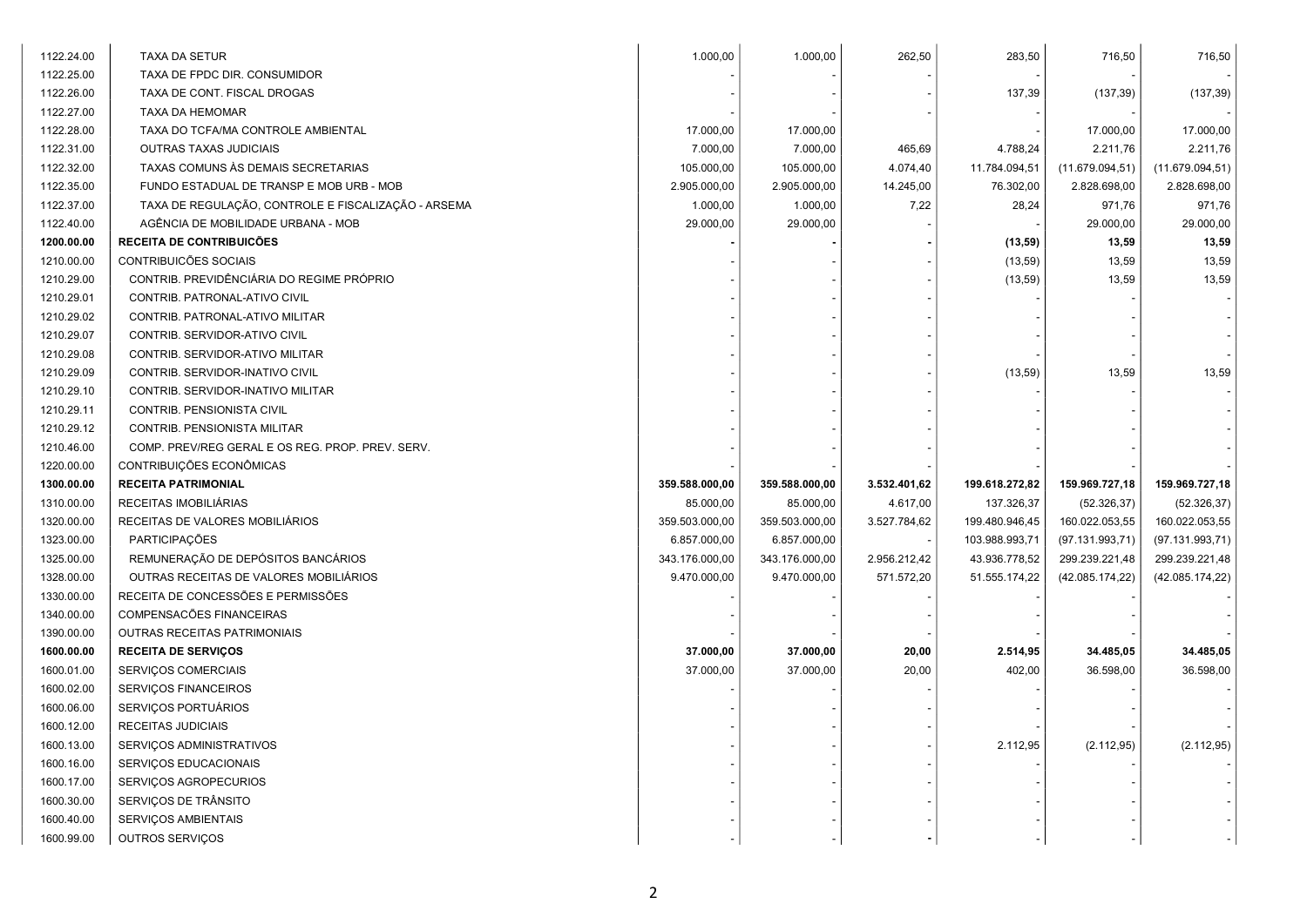| 1700.00.00 | <b>TRANSFERÊNCIAS CORRENTES</b>                                        | 9.260.890.000,00 | 9.342.144.233,73 | 652.800.172,28 |                  | 4.528.659.176,99   4.732.230.823,01   4.813.485.056,74 |                  |
|------------|------------------------------------------------------------------------|------------------|------------------|----------------|------------------|--------------------------------------------------------|------------------|
| 1720.00.00 | TRANSFERÊNCIAS INTERGOVERNAMENTAIS                                     | 9.218.841.000,00 | 9.300.095.233,73 | 652.613.430,61 | 4.524.268.261,99 | 4.694.572.738,01                                       | 4.775.826.971,74 |
| 1721.00.00 | TRANSFERÊNCIAS DA UNIÃO                                                | 7.885.639.000,00 | 7.966.893.233,73 | 630.860.684,67 | 3.870.582.900,14 | 4.015.056.099,86                                       | 4.096.310.333,59 |
| 1721.01.00 | PARTICIPAÇÃO NA RECEITA DA UNIÃO                                       | 6.857.000.000,00 | 6.857.000.000,00 | 591.103.399,95 | 3.551.854.600,60 | 3.305.145.399,40                                       | 3.305.145.399,40 |
| 1721.01.01 | COTA-PARTE DO FUNDO DE PARTICIPAÇÃO DOS ESTADOS                        | 6.750.000.000,00 | 6.750.000.000,00 | 585.351.791,59 | 3.495.749.375,87 | 3.254.250.624,13                                       | 3.254.250.624,13 |
| 1721.01.12 | COTA-PARTE DO IMPOSTO SOBRE PRODUTOS INDUSTRIALIZADOS-IPI              | 63.000.000,00    | 63.000.000,00    | 5.751.608,36   | 32.370.684,68    | 30.629.315,32                                          | 30.629.315,32    |
|            | COTA-PARTE ESTADOS                                                     | 47.250.000,00    | 47.250.000,00    | 4.313.706,27   | 24.278.013,51    | 22.971.986,49                                          | 22.971.986,49    |
|            | COTA-PARTE MUNICÍPIOS                                                  | 15.750.000,00    | 15.750.000,00    | 1.437.902,09   | 8.092.671,17     | 7.657.328,83                                           | 7.657.328,83     |
| 1721.01.13 | CONTRIBUIÇÃO DE INTERVENÇÃO NO DOMÍNIO ECONÔMICO                       | 44.000.000,00    | 44.000.000,00    |                | 23.734.259,28    | 20.265.740,72                                          | 20.265.740,72    |
|            | COTA-PARTE ESTADOS                                                     | 33.000.000,00    | 33.000.000,00    |                | 17.800.694,46    | 15.199.305,54                                          | 15.199.305,54    |
|            | COTA-PARTE MUNICÍPIOS                                                  | 11.000.000,00    | 11.000.000,00    |                | 5.933.564,82     | 5.066.435,18                                           | 5.066.435,18     |
| 1721.01.30 | COTA-PARTE CONTRIB. SAL. EDUC. QUOT. EST/FEDERAL                       |                  |                  |                |                  |                                                        |                  |
| 1721.01.32 | COTA-PARTE IMPOSTOS/O.C. CAMB. E SEG. T.V.M. COMER. OURO               |                  |                  |                | 280,77           | (280, 77)                                              | (280, 77)        |
| 1721.01.99 | OUTRAS TRANSFERÊNCIAS DA UNIÃO                                         |                  |                  |                |                  |                                                        |                  |
| 1721.09.00 | TRANSFERÊNCIAS DA UNIÃO                                                |                  |                  |                |                  |                                                        |                  |
| 1721.22.00 | TRANSFERÊNCIA DA COMPENSAÇÃO FINANCEIRA                                | 135.860.000,00   | 135.860.000,00   | 2.837.329,15   | 30.281.731,47    | 105.578.268,53                                         | 105.578.268,53   |
| 1721.22.11 | COTA-PARTE COMPENS. FINANC. RECUR. HÍDRICOS CFRH                       | 18.653.000,00    | 18.653.000,00    | 459.277,91     | 1.975.871,14     | 16.677.128,86                                          | 16.677.128,86    |
| 1721.22.20 | COTA-PARTE COMP. FINAC. RECUR. MINERAIS CFEM                           | 498.000,00       | 498.000,00       | 24.048,35      | 352.088,58       | 145.911,42                                             | 145.911,42       |
| 1721.22.70 | COTA-PARTE FUNDO ESPECIAL DO PETRÓLEO - FEP                            | 116.709.000,00   | 116.709.000,00   | 2.354.002,89   | 27.953.771,75    | 88.755.228,25                                          | 88.755.228,25    |
|            |                                                                        |                  |                  |                |                  |                                                        |                  |
| 1721.33.00 | TRANSFERÊNCIAS DE RECURSOS DO SISTEMA ÚNICO DE SAÚDE-SUS FUNDO A FUNDO | 394.123.000,00   | 394.123.000,00   | 30.957.948,44  | 191.346.253,75   | 202.776.746,25                                         | 202.776.746,25   |
| 1721.33.11 | ATENÇÃO BÁSICA                                                         | 2.891.000,00     | 2.891.000,00     | 122.070,00     | 772.430,44       | 2.118.569,56                                           | 2.118.569,56     |
| 1721.33.12 | ATENÇÃO DE MAC AMBULATORIAL E HOSPITALAR                               | 357.107.000,00   | 357.107.000,00   | 29.612.648,18  | 178.697.513,07   | 178.409.486,93                                         | 178.409.486,93   |
| 1721.33.13 | VIGILANCIA EM SAUDE                                                    | 27.708.000,00    | 27.708.000,00    | 526.192,20     | 8.198.762,35     | 19.509.237,65                                          | 19.509.237,65    |
| 1721.33.14 | ASSISTENCIA FARMACEUTICA                                               | 6.417.000,00     | 6.417.000,00     | 697.038,06     | 3.477.547,89     | 2.939.452,11                                           | 2.939.452,11     |
| 1721.33.15 | GESTÃO DO SUS                                                          |                  |                  |                | 200.000,00       | (200.000, 00)                                          | (200.000, 00)    |
| 1721.35.00 | TRANSFERÊNCIAS DE REC. DO FUNDO NACIONAL DO DESENV. EDUCAÇÃO - FNDE    | 120.021.000,00   | 132.127.460,00   | 2.014.896,98   | 33.785.446,26    | 86.235.553,74                                          | 98.342.013,74    |
| 1721.35.01 | TRANSFERÊNCIA DO SALÁRIO EDUCAÇÃO                                      | 45.546.000,00    | 45.546.000,00    | 2.014.896,98   | 12.815.637,54    | 32.730.362,46                                          | 32.730.362,46    |
| 1721.35.06 | MERENDA ESCOLAR                                                        | 45.101.000,00    | 45.101.000,00    |                |                  | 45.101.000,00                                          | 45.101.000,00    |
| 1721.35.99 | OUTRAS TRANSF. DO FNDE                                                 | 29.374.000,00    | 41.480.460,00    |                | 20.969.808,72    | 8.404.191,28                                           | 20.510.651,28    |
| 1721.36.00 | TRANSFERÊNCIA FINANCEIRA DO ICMS DESONERAÇÃO                           | 24.552.000,00    | 24.552.000,00    | 2.004.067,50   | 12.024.405,00    | 12.527.595,00                                          | 12.527.595,00    |
| 1721.99.00 | OUTRAS TRANSFERÊNCIAS DA UNIÃO                                         | 354.083.000,00   | 423.230.773,73   | 1.943.042,65   | 51.290.463,06    | 302.792.536,94                                         | 371.940.310,67   |
| 1721.99.10 | <b>CONVÊNIOS</b>                                                       | 354.083.000,00   | 423.230.773,73   | 1.943.042,65   | 51.290.463,06    | 302.792.536,94                                         | 371.940.310,67   |
| 1721.99.30 | AUXILIO FINANCEIRO PARA FOMENTO E EXPORTAÇÕES                          |                  |                  |                |                  |                                                        |                  |
| 1723.00.00 | TRANSFERÊNCIAS DE MUNICÍPIOS                                           |                  |                  |                |                  |                                                        |                  |
| 1724.00.00 | TRANSFERÊNCIAS MULTIGOVERNAMENTAIS                                     | 1.333.202.000,00 | 1.333.202.000,00 | 21.752.745,94  | 653.685.361,85   | 679.516.638,15                                         | 679.516.638,15   |
| 1724.01.00 | TRANSFÊRENCIAS DE RECURSOS - FUNDEB                                    | 679.933.000,00   | 679.933.000,00   | 21.752.745,94  | 333.697.184,50   | 346.235.815,50                                         | 346.235.815,50   |
| 1724.02.00 | TRANSFERÊNCIA DE RECURSOS DA COMPLEMENTAÇÃO DA UNIÃO AO FUNDEB         | 653.269.000,00   | 653.269.000,00   |                | 319.988.177,35   | 333.280.822,65                                         | 333.280.822,65   |
| 1730.00.00 | TRANSFERÊNCIAS DE INSTITUIÇÕES PRIVADAS                                | 42.049.000,00    | 42.049.000,00    | 186.741,67     | 4.390.915,00     | 37.658.085,00                                          | 37.658.085,00    |
| 1750.00.00 | TRANSFERÊNCIAS DE PESSOAS                                              |                  |                  |                |                  |                                                        |                  |
| 1760.00.00 | TRANSFERENCIAS DE CONVENIOS                                            |                  |                  |                |                  |                                                        |                  |
| 1900.00.00 | <b>OUTRAS RECEITAS CORRENTES</b>                                       | 326.284.000,00   | 326.284.000,00   | 20.470.197,38  | 148.142.328,97   | 178.141.671,03                                         | 178.141.671,03   |
| 1910.00.00 | MULTAS E JUROS DE MORA                                                 | 60.002.000,00    | 60.002.000,00    | 7.897.729,08   | 47.053.825,93    | 12.948.174,07                                          | 12.948.174,07    |
| 1911.00.00 | MULTAS E JUROS DE MORA/TRIBUTOS                                        | 58.940.000,00    | 58.940.000,00    | 7.867.305,22   | 46.038.100,24    | 12.901.899,76                                          | 12.901.899,76    |
| 1911.10.00 | MULTAS E JUROS DE MORA DO ICMS                                         | 27.036.000,00    | 27.036.000,00    | 3.671.806,35   | 20.719.041,63    | 6.316.958,37                                           | 6.316.958,37     |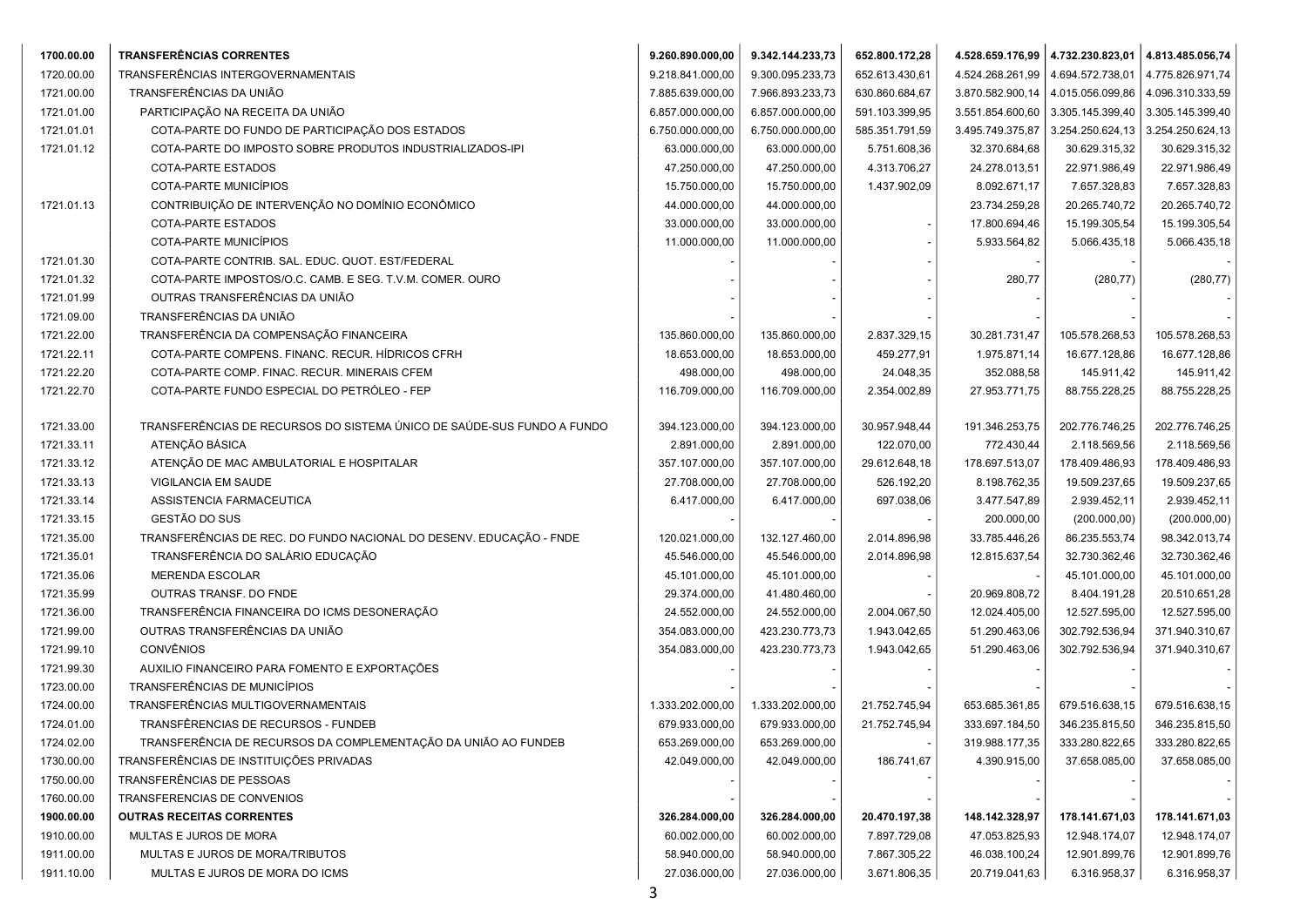| 3.421.000,00<br>3.421.000,00<br>2.764.339,54<br>656.660,46<br>656.660,46<br>646.699,98<br>MULTAS E JUROS MORA DIV. ATIVA<br>74.930,42<br>58.069,58<br>58.069,58<br>MULTAS E JUROS DE MORADO ITCD<br>133.000,00<br>133.000,00<br>17.656,21<br>35.723,75<br>122.276,25<br>122.276,25<br>MULTAS E JUROS DE MORADO FUMACOP<br>158.000,00<br>158.000,00<br>828,85<br>MULTAS E JUROS DE MORA DO IPVA<br>4.214.000,00<br>4.214.000,00<br>115.049,07<br>801.940,59<br>3.412.059,41<br>3.412.059,41<br>INDENIZAÇÕES<br><b>RESTITUIÇÕES</b><br>MULTAS DE TRÂNSITO<br>14.098.000,00<br>11.794.729,09<br>2.303.270,91<br>2.303.270,91<br>14.098.000,00<br>1.565.136,60<br>MULTA ESTADUAL DE TRÂNSITO - DETRAN<br>9.672.000,00<br>9.672.000,00<br>1.161.227,86<br>8.977.853,00<br>694.147,00<br>694.147,00<br>PARCELA MULTA ESTADUAL - PM<br>434.000,00<br>434.000,00<br>40.435,00<br>347.950,00<br>86.050,00<br>86.050,00<br>PARCELA MULTA MUNICIPAL - DETRAN<br>1.298.000,00<br>1.350.384,00<br>(52.384,00)<br>1.298.000,00<br>215.144,00<br>(52.384,00)<br>PARCELA MULTA MUNICIPAL - PM<br>18.000,00<br>18.000,00<br>625,00<br>6.425,00<br>11.575,00<br>11.575,00<br>MULTA ESTADUAL DE TRÂNSITO INTERESTADUAL<br>2.676.000,00<br>2.676.000,00<br>1.112.117,09<br>1.563.882,91<br>1.563.882,91<br>147.704,74<br>MULTAS E JUROS DE MORA DO ICMS - MUNICÍPIO<br>3.590.000,00<br>3.590.000,00<br>482.266,47<br>2.766.760,55<br>823.239,45<br>823.239,45<br>MULTAS E JUROS DE MORA DO IPVA - MUNICÍPIO<br>1.519.000,00<br>1.519.000,00<br>112.651,10<br>779.013,14<br>739.986,86<br>739.986,86<br>5.373,83<br>MULTAS E JUROS DE MORA DIV. ATIVA - MUNICÍPIO<br>370.000,00<br>370.000,00<br>82.810,48<br>364.626,17<br>5.373,83<br>(1.535.995, 36)<br>MULTAS E JUROS DEMORA - OUTROS TRIBUTOS<br>4.401.000,00<br>4.401.000,00<br>1.172.400,11<br>5.936.995,36<br>(1.535.995, 36)<br>30.423,86<br>46.274,31<br>46.274,31<br>MULTAS E JUROS DE MORA DE OUTRAS RECEITAS<br>1.062.000,00<br>1.062.000,00<br>1.015.725,69<br>FUNDO DE MODERNIZAÇÃO DO TCE<br>999.000,00<br>999.000,00<br>30.423,86<br>1.002.564,19<br>(3.564, 19)<br>(3.564, 19)<br>MINISTÉRIO PÚBLICO ESTADUAL<br>2.000,00<br>2.000,00<br>2.000,00<br>2.000,00<br>SECRETARIA DE ESTADO DA SEGURANÇA PÚBLICA<br>2.000,00<br>2.000,00<br>278,00<br>1.722,00<br>1.722,00<br>MULTAS CONTRATUAIS - SEFAZ<br>16.000,00<br>3.573,50<br>12.426,50<br>12.426,50<br>16.000,00<br>33.690,00<br><b>OUTRAS MULTAS</b><br>43.000,00<br>9.310,00<br>33.690,00<br>43.000,00<br>INDENIZAÇÕES E RESTITUIÇÕES<br>129.730.000,00<br>129.730.000,00<br>4.131.284,61<br>34.646.814,68<br>95.083.185,32<br>95.083.185,32<br><b>INDENIZAÇÕES</b><br>129.730.000,00<br>96.362.065,05<br>96.362.065,05<br>129.730.000,00<br>3.666.251,53<br>33.367.934,95<br>COMPENSAÇÃO FINANCEIRA P/ OUTROS RECURSOS HÍDRICOS<br>COMPENSAÇÃO FINANCEIRA ÓLEO BRUTO<br>OUTRAS INDENIZAÇÕES E RESTITUIÇÕES<br>129.216.000,00<br>129.216.000,00<br>95.848.065,05<br>95.848.065,05<br>3.666.251,53<br>33.367.934,95<br>OUTRAS INDENIZAÇÕES<br>514.000,00<br>514.000,00<br>514.000,00<br>514.000,00<br><b>RESTITUIÇÕES</b><br>465.033,08<br>1.278.879,73<br>(1.278.879,73)<br>(1.278.879,73)<br>COMPENSAÇÃO PREVIDENCIÁRIA<br>OUTRAS RESTITUIÇÕES<br>(1.278.879, 73)<br>465.033,08<br>1.278.879,73<br>(1.278.879,73)<br>RECEITA DA DÍVIDA ATIVA<br>57.623.000,00<br>27.534.707,80<br>27.534.707,80<br>57.623.000,00<br>3.742.141,09<br>30.088.292,20<br>RECEITA DA DÍVIDA ATIVA TRIBUTÁRIA<br>15.894.366,15<br>15.894.366,15<br>34.509.000,00<br>34.509.000,00<br>2.415.232,31<br>18.614.633,85<br>RECEITA DA DÍVIDA ATIVA TRIBUTARIA<br>15.894.366,15<br>15.894.366,15<br>2.415.232,31<br>18.614.633,85<br>RECEITA DA DIVIDA ATIVA DO ICMS<br>7.383.000,00<br>1.138.412,12<br>1.306.496,26<br>7.383.000,00<br>6.076.503,74<br>1.306.496,26<br>27.126.000.00<br>1.276.820,19<br>RECEITA DA DÍVIDA ATIVA DO IPVA<br>27.126.000,00<br>12.538.130,11<br>14.587.869,89<br>14.587.869,89<br>RECEITA DA DÍVIDA ATIVA DE OUTROS TRIBUTOS<br>RECEITA DA DÍVIDA ATIVA PARTE MUNICÍPIO.<br>23.114.000,00<br>23.114.000,00<br>1.326.908,78<br>11.473.658,35<br>11.640.341,65<br>11.640.341,65<br>42.575.603,84<br>RECEITAS DIVERSAS<br>78.929.000,00<br>78.929.000,00<br>4.699.042,60<br>36.353.396,16<br>42.575.603,84<br>OUTRAS RECEITAS DIVERSAS<br>78.884.000,00<br>78.884.000,00<br>4.691.118,08<br>36.306.791,36<br>42.577.208,64<br>42.577.208,64<br>JUNTA COMERCIAL DO MARANHÃO<br>9.247.000,00<br>9.247.000,00<br>736.661,55<br>4.654.438,04<br>4.592.561,96<br>4.592.561,96<br>838.920,78<br>FUNDO DES. AGROIND. DO ESTADO - FEDAGRO<br>1.302.000,00<br>1.302.000,00<br>122.127,11<br>463.079,22<br>838.920,78<br>FUNDO DE MODERNIZAÇÃO DO TCE<br>2.800.000,00<br>2.800.000,00<br>149,40<br>18.412,65<br>2.781.587,35<br>2.781.587,35<br>FUNDO DE FORTALECIMENTO DA ADM. TRIBUTÁRIA - FUNAT<br>1.509.744,27<br>11.096.797,51<br>3.903.202,49<br>3.903.202,49<br>15.000.000,00<br>15.000.000,00 |            |  |  |  |  |
|----------------------------------------------------------------------------------------------------------------------------------------------------------------------------------------------------------------------------------------------------------------------------------------------------------------------------------------------------------------------------------------------------------------------------------------------------------------------------------------------------------------------------------------------------------------------------------------------------------------------------------------------------------------------------------------------------------------------------------------------------------------------------------------------------------------------------------------------------------------------------------------------------------------------------------------------------------------------------------------------------------------------------------------------------------------------------------------------------------------------------------------------------------------------------------------------------------------------------------------------------------------------------------------------------------------------------------------------------------------------------------------------------------------------------------------------------------------------------------------------------------------------------------------------------------------------------------------------------------------------------------------------------------------------------------------------------------------------------------------------------------------------------------------------------------------------------------------------------------------------------------------------------------------------------------------------------------------------------------------------------------------------------------------------------------------------------------------------------------------------------------------------------------------------------------------------------------------------------------------------------------------------------------------------------------------------------------------------------------------------------------------------------------------------------------------------------------------------------------------------------------------------------------------------------------------------------------------------------------------------------------------------------------------------------------------------------------------------------------------------------------------------------------------------------------------------------------------------------------------------------------------------------------------------------------------------------------------------------------------------------------------------------------------------------------------------------------------------------------------------------------------------------------------------------------------------------------------------------------------------------------------------------------------------------------------------------------------------------------------------------------------------------------------------------------------------------------------------------------------------------------------------------------------------------------------------------------------------------------------------------------------------------------------------------------------------------------------------------------------------------------------------------------------------------------------------------------------------------------------------------------------------------------------------------------------------------------------------------------------------------------------------------------------------------------------------------------------------------------------------------------------------------------------------------------------------------------------------------------------------------------------------------------------------------------------------------------------------------------------------------------------------------------------------------------------------------------------------------------------------------------------------------------------------------------------------------------------------------------------------------------------------------------------------------------------------------------------------------------------------------------------------------------------------------------------------------------------------------------------------------------------------------------------------------------------------------------------------------------------------|------------|--|--|--|--|
|                                                                                                                                                                                                                                                                                                                                                                                                                                                                                                                                                                                                                                                                                                                                                                                                                                                                                                                                                                                                                                                                                                                                                                                                                                                                                                                                                                                                                                                                                                                                                                                                                                                                                                                                                                                                                                                                                                                                                                                                                                                                                                                                                                                                                                                                                                                                                                                                                                                                                                                                                                                                                                                                                                                                                                                                                                                                                                                                                                                                                                                                                                                                                                                                                                                                                                                                                                                                                                                                                                                                                                                                                                                                                                                                                                                                                                                                                                                                                                                                                                                                                                                                                                                                                                                                                                                                                                                                                                                                                                                                                                                                                                                                                                                                                                                                                                                                                                                                                                                              | 1911.12.00 |  |  |  |  |
|                                                                                                                                                                                                                                                                                                                                                                                                                                                                                                                                                                                                                                                                                                                                                                                                                                                                                                                                                                                                                                                                                                                                                                                                                                                                                                                                                                                                                                                                                                                                                                                                                                                                                                                                                                                                                                                                                                                                                                                                                                                                                                                                                                                                                                                                                                                                                                                                                                                                                                                                                                                                                                                                                                                                                                                                                                                                                                                                                                                                                                                                                                                                                                                                                                                                                                                                                                                                                                                                                                                                                                                                                                                                                                                                                                                                                                                                                                                                                                                                                                                                                                                                                                                                                                                                                                                                                                                                                                                                                                                                                                                                                                                                                                                                                                                                                                                                                                                                                                                              | 1911.13.00 |  |  |  |  |
|                                                                                                                                                                                                                                                                                                                                                                                                                                                                                                                                                                                                                                                                                                                                                                                                                                                                                                                                                                                                                                                                                                                                                                                                                                                                                                                                                                                                                                                                                                                                                                                                                                                                                                                                                                                                                                                                                                                                                                                                                                                                                                                                                                                                                                                                                                                                                                                                                                                                                                                                                                                                                                                                                                                                                                                                                                                                                                                                                                                                                                                                                                                                                                                                                                                                                                                                                                                                                                                                                                                                                                                                                                                                                                                                                                                                                                                                                                                                                                                                                                                                                                                                                                                                                                                                                                                                                                                                                                                                                                                                                                                                                                                                                                                                                                                                                                                                                                                                                                                              | 1911.14.00 |  |  |  |  |
|                                                                                                                                                                                                                                                                                                                                                                                                                                                                                                                                                                                                                                                                                                                                                                                                                                                                                                                                                                                                                                                                                                                                                                                                                                                                                                                                                                                                                                                                                                                                                                                                                                                                                                                                                                                                                                                                                                                                                                                                                                                                                                                                                                                                                                                                                                                                                                                                                                                                                                                                                                                                                                                                                                                                                                                                                                                                                                                                                                                                                                                                                                                                                                                                                                                                                                                                                                                                                                                                                                                                                                                                                                                                                                                                                                                                                                                                                                                                                                                                                                                                                                                                                                                                                                                                                                                                                                                                                                                                                                                                                                                                                                                                                                                                                                                                                                                                                                                                                                                              | 1911.16.00 |  |  |  |  |
|                                                                                                                                                                                                                                                                                                                                                                                                                                                                                                                                                                                                                                                                                                                                                                                                                                                                                                                                                                                                                                                                                                                                                                                                                                                                                                                                                                                                                                                                                                                                                                                                                                                                                                                                                                                                                                                                                                                                                                                                                                                                                                                                                                                                                                                                                                                                                                                                                                                                                                                                                                                                                                                                                                                                                                                                                                                                                                                                                                                                                                                                                                                                                                                                                                                                                                                                                                                                                                                                                                                                                                                                                                                                                                                                                                                                                                                                                                                                                                                                                                                                                                                                                                                                                                                                                                                                                                                                                                                                                                                                                                                                                                                                                                                                                                                                                                                                                                                                                                                              | 1911.17.00 |  |  |  |  |
|                                                                                                                                                                                                                                                                                                                                                                                                                                                                                                                                                                                                                                                                                                                                                                                                                                                                                                                                                                                                                                                                                                                                                                                                                                                                                                                                                                                                                                                                                                                                                                                                                                                                                                                                                                                                                                                                                                                                                                                                                                                                                                                                                                                                                                                                                                                                                                                                                                                                                                                                                                                                                                                                                                                                                                                                                                                                                                                                                                                                                                                                                                                                                                                                                                                                                                                                                                                                                                                                                                                                                                                                                                                                                                                                                                                                                                                                                                                                                                                                                                                                                                                                                                                                                                                                                                                                                                                                                                                                                                                                                                                                                                                                                                                                                                                                                                                                                                                                                                                              | 1911.18.00 |  |  |  |  |
|                                                                                                                                                                                                                                                                                                                                                                                                                                                                                                                                                                                                                                                                                                                                                                                                                                                                                                                                                                                                                                                                                                                                                                                                                                                                                                                                                                                                                                                                                                                                                                                                                                                                                                                                                                                                                                                                                                                                                                                                                                                                                                                                                                                                                                                                                                                                                                                                                                                                                                                                                                                                                                                                                                                                                                                                                                                                                                                                                                                                                                                                                                                                                                                                                                                                                                                                                                                                                                                                                                                                                                                                                                                                                                                                                                                                                                                                                                                                                                                                                                                                                                                                                                                                                                                                                                                                                                                                                                                                                                                                                                                                                                                                                                                                                                                                                                                                                                                                                                                              | 1911.19.00 |  |  |  |  |
|                                                                                                                                                                                                                                                                                                                                                                                                                                                                                                                                                                                                                                                                                                                                                                                                                                                                                                                                                                                                                                                                                                                                                                                                                                                                                                                                                                                                                                                                                                                                                                                                                                                                                                                                                                                                                                                                                                                                                                                                                                                                                                                                                                                                                                                                                                                                                                                                                                                                                                                                                                                                                                                                                                                                                                                                                                                                                                                                                                                                                                                                                                                                                                                                                                                                                                                                                                                                                                                                                                                                                                                                                                                                                                                                                                                                                                                                                                                                                                                                                                                                                                                                                                                                                                                                                                                                                                                                                                                                                                                                                                                                                                                                                                                                                                                                                                                                                                                                                                                              | 1911.19.01 |  |  |  |  |
|                                                                                                                                                                                                                                                                                                                                                                                                                                                                                                                                                                                                                                                                                                                                                                                                                                                                                                                                                                                                                                                                                                                                                                                                                                                                                                                                                                                                                                                                                                                                                                                                                                                                                                                                                                                                                                                                                                                                                                                                                                                                                                                                                                                                                                                                                                                                                                                                                                                                                                                                                                                                                                                                                                                                                                                                                                                                                                                                                                                                                                                                                                                                                                                                                                                                                                                                                                                                                                                                                                                                                                                                                                                                                                                                                                                                                                                                                                                                                                                                                                                                                                                                                                                                                                                                                                                                                                                                                                                                                                                                                                                                                                                                                                                                                                                                                                                                                                                                                                                              | 1911.19.02 |  |  |  |  |
|                                                                                                                                                                                                                                                                                                                                                                                                                                                                                                                                                                                                                                                                                                                                                                                                                                                                                                                                                                                                                                                                                                                                                                                                                                                                                                                                                                                                                                                                                                                                                                                                                                                                                                                                                                                                                                                                                                                                                                                                                                                                                                                                                                                                                                                                                                                                                                                                                                                                                                                                                                                                                                                                                                                                                                                                                                                                                                                                                                                                                                                                                                                                                                                                                                                                                                                                                                                                                                                                                                                                                                                                                                                                                                                                                                                                                                                                                                                                                                                                                                                                                                                                                                                                                                                                                                                                                                                                                                                                                                                                                                                                                                                                                                                                                                                                                                                                                                                                                                                              | 1911.19.03 |  |  |  |  |
|                                                                                                                                                                                                                                                                                                                                                                                                                                                                                                                                                                                                                                                                                                                                                                                                                                                                                                                                                                                                                                                                                                                                                                                                                                                                                                                                                                                                                                                                                                                                                                                                                                                                                                                                                                                                                                                                                                                                                                                                                                                                                                                                                                                                                                                                                                                                                                                                                                                                                                                                                                                                                                                                                                                                                                                                                                                                                                                                                                                                                                                                                                                                                                                                                                                                                                                                                                                                                                                                                                                                                                                                                                                                                                                                                                                                                                                                                                                                                                                                                                                                                                                                                                                                                                                                                                                                                                                                                                                                                                                                                                                                                                                                                                                                                                                                                                                                                                                                                                                              | 1911.19.04 |  |  |  |  |
|                                                                                                                                                                                                                                                                                                                                                                                                                                                                                                                                                                                                                                                                                                                                                                                                                                                                                                                                                                                                                                                                                                                                                                                                                                                                                                                                                                                                                                                                                                                                                                                                                                                                                                                                                                                                                                                                                                                                                                                                                                                                                                                                                                                                                                                                                                                                                                                                                                                                                                                                                                                                                                                                                                                                                                                                                                                                                                                                                                                                                                                                                                                                                                                                                                                                                                                                                                                                                                                                                                                                                                                                                                                                                                                                                                                                                                                                                                                                                                                                                                                                                                                                                                                                                                                                                                                                                                                                                                                                                                                                                                                                                                                                                                                                                                                                                                                                                                                                                                                              | 1911.19.05 |  |  |  |  |
|                                                                                                                                                                                                                                                                                                                                                                                                                                                                                                                                                                                                                                                                                                                                                                                                                                                                                                                                                                                                                                                                                                                                                                                                                                                                                                                                                                                                                                                                                                                                                                                                                                                                                                                                                                                                                                                                                                                                                                                                                                                                                                                                                                                                                                                                                                                                                                                                                                                                                                                                                                                                                                                                                                                                                                                                                                                                                                                                                                                                                                                                                                                                                                                                                                                                                                                                                                                                                                                                                                                                                                                                                                                                                                                                                                                                                                                                                                                                                                                                                                                                                                                                                                                                                                                                                                                                                                                                                                                                                                                                                                                                                                                                                                                                                                                                                                                                                                                                                                                              | 1911.24.00 |  |  |  |  |
|                                                                                                                                                                                                                                                                                                                                                                                                                                                                                                                                                                                                                                                                                                                                                                                                                                                                                                                                                                                                                                                                                                                                                                                                                                                                                                                                                                                                                                                                                                                                                                                                                                                                                                                                                                                                                                                                                                                                                                                                                                                                                                                                                                                                                                                                                                                                                                                                                                                                                                                                                                                                                                                                                                                                                                                                                                                                                                                                                                                                                                                                                                                                                                                                                                                                                                                                                                                                                                                                                                                                                                                                                                                                                                                                                                                                                                                                                                                                                                                                                                                                                                                                                                                                                                                                                                                                                                                                                                                                                                                                                                                                                                                                                                                                                                                                                                                                                                                                                                                              | 1911.25.00 |  |  |  |  |
|                                                                                                                                                                                                                                                                                                                                                                                                                                                                                                                                                                                                                                                                                                                                                                                                                                                                                                                                                                                                                                                                                                                                                                                                                                                                                                                                                                                                                                                                                                                                                                                                                                                                                                                                                                                                                                                                                                                                                                                                                                                                                                                                                                                                                                                                                                                                                                                                                                                                                                                                                                                                                                                                                                                                                                                                                                                                                                                                                                                                                                                                                                                                                                                                                                                                                                                                                                                                                                                                                                                                                                                                                                                                                                                                                                                                                                                                                                                                                                                                                                                                                                                                                                                                                                                                                                                                                                                                                                                                                                                                                                                                                                                                                                                                                                                                                                                                                                                                                                                              | 1911.26.00 |  |  |  |  |
|                                                                                                                                                                                                                                                                                                                                                                                                                                                                                                                                                                                                                                                                                                                                                                                                                                                                                                                                                                                                                                                                                                                                                                                                                                                                                                                                                                                                                                                                                                                                                                                                                                                                                                                                                                                                                                                                                                                                                                                                                                                                                                                                                                                                                                                                                                                                                                                                                                                                                                                                                                                                                                                                                                                                                                                                                                                                                                                                                                                                                                                                                                                                                                                                                                                                                                                                                                                                                                                                                                                                                                                                                                                                                                                                                                                                                                                                                                                                                                                                                                                                                                                                                                                                                                                                                                                                                                                                                                                                                                                                                                                                                                                                                                                                                                                                                                                                                                                                                                                              | 1911.99.00 |  |  |  |  |
|                                                                                                                                                                                                                                                                                                                                                                                                                                                                                                                                                                                                                                                                                                                                                                                                                                                                                                                                                                                                                                                                                                                                                                                                                                                                                                                                                                                                                                                                                                                                                                                                                                                                                                                                                                                                                                                                                                                                                                                                                                                                                                                                                                                                                                                                                                                                                                                                                                                                                                                                                                                                                                                                                                                                                                                                                                                                                                                                                                                                                                                                                                                                                                                                                                                                                                                                                                                                                                                                                                                                                                                                                                                                                                                                                                                                                                                                                                                                                                                                                                                                                                                                                                                                                                                                                                                                                                                                                                                                                                                                                                                                                                                                                                                                                                                                                                                                                                                                                                                              | 1919.00.00 |  |  |  |  |
|                                                                                                                                                                                                                                                                                                                                                                                                                                                                                                                                                                                                                                                                                                                                                                                                                                                                                                                                                                                                                                                                                                                                                                                                                                                                                                                                                                                                                                                                                                                                                                                                                                                                                                                                                                                                                                                                                                                                                                                                                                                                                                                                                                                                                                                                                                                                                                                                                                                                                                                                                                                                                                                                                                                                                                                                                                                                                                                                                                                                                                                                                                                                                                                                                                                                                                                                                                                                                                                                                                                                                                                                                                                                                                                                                                                                                                                                                                                                                                                                                                                                                                                                                                                                                                                                                                                                                                                                                                                                                                                                                                                                                                                                                                                                                                                                                                                                                                                                                                                              | 1919.16.00 |  |  |  |  |
|                                                                                                                                                                                                                                                                                                                                                                                                                                                                                                                                                                                                                                                                                                                                                                                                                                                                                                                                                                                                                                                                                                                                                                                                                                                                                                                                                                                                                                                                                                                                                                                                                                                                                                                                                                                                                                                                                                                                                                                                                                                                                                                                                                                                                                                                                                                                                                                                                                                                                                                                                                                                                                                                                                                                                                                                                                                                                                                                                                                                                                                                                                                                                                                                                                                                                                                                                                                                                                                                                                                                                                                                                                                                                                                                                                                                                                                                                                                                                                                                                                                                                                                                                                                                                                                                                                                                                                                                                                                                                                                                                                                                                                                                                                                                                                                                                                                                                                                                                                                              | 1919.18.00 |  |  |  |  |
|                                                                                                                                                                                                                                                                                                                                                                                                                                                                                                                                                                                                                                                                                                                                                                                                                                                                                                                                                                                                                                                                                                                                                                                                                                                                                                                                                                                                                                                                                                                                                                                                                                                                                                                                                                                                                                                                                                                                                                                                                                                                                                                                                                                                                                                                                                                                                                                                                                                                                                                                                                                                                                                                                                                                                                                                                                                                                                                                                                                                                                                                                                                                                                                                                                                                                                                                                                                                                                                                                                                                                                                                                                                                                                                                                                                                                                                                                                                                                                                                                                                                                                                                                                                                                                                                                                                                                                                                                                                                                                                                                                                                                                                                                                                                                                                                                                                                                                                                                                                              | 1919.20.00 |  |  |  |  |
|                                                                                                                                                                                                                                                                                                                                                                                                                                                                                                                                                                                                                                                                                                                                                                                                                                                                                                                                                                                                                                                                                                                                                                                                                                                                                                                                                                                                                                                                                                                                                                                                                                                                                                                                                                                                                                                                                                                                                                                                                                                                                                                                                                                                                                                                                                                                                                                                                                                                                                                                                                                                                                                                                                                                                                                                                                                                                                                                                                                                                                                                                                                                                                                                                                                                                                                                                                                                                                                                                                                                                                                                                                                                                                                                                                                                                                                                                                                                                                                                                                                                                                                                                                                                                                                                                                                                                                                                                                                                                                                                                                                                                                                                                                                                                                                                                                                                                                                                                                                              | 1919.22.00 |  |  |  |  |
|                                                                                                                                                                                                                                                                                                                                                                                                                                                                                                                                                                                                                                                                                                                                                                                                                                                                                                                                                                                                                                                                                                                                                                                                                                                                                                                                                                                                                                                                                                                                                                                                                                                                                                                                                                                                                                                                                                                                                                                                                                                                                                                                                                                                                                                                                                                                                                                                                                                                                                                                                                                                                                                                                                                                                                                                                                                                                                                                                                                                                                                                                                                                                                                                                                                                                                                                                                                                                                                                                                                                                                                                                                                                                                                                                                                                                                                                                                                                                                                                                                                                                                                                                                                                                                                                                                                                                                                                                                                                                                                                                                                                                                                                                                                                                                                                                                                                                                                                                                                              | 1919.99.00 |  |  |  |  |
|                                                                                                                                                                                                                                                                                                                                                                                                                                                                                                                                                                                                                                                                                                                                                                                                                                                                                                                                                                                                                                                                                                                                                                                                                                                                                                                                                                                                                                                                                                                                                                                                                                                                                                                                                                                                                                                                                                                                                                                                                                                                                                                                                                                                                                                                                                                                                                                                                                                                                                                                                                                                                                                                                                                                                                                                                                                                                                                                                                                                                                                                                                                                                                                                                                                                                                                                                                                                                                                                                                                                                                                                                                                                                                                                                                                                                                                                                                                                                                                                                                                                                                                                                                                                                                                                                                                                                                                                                                                                                                                                                                                                                                                                                                                                                                                                                                                                                                                                                                                              | 1920.00.00 |  |  |  |  |
|                                                                                                                                                                                                                                                                                                                                                                                                                                                                                                                                                                                                                                                                                                                                                                                                                                                                                                                                                                                                                                                                                                                                                                                                                                                                                                                                                                                                                                                                                                                                                                                                                                                                                                                                                                                                                                                                                                                                                                                                                                                                                                                                                                                                                                                                                                                                                                                                                                                                                                                                                                                                                                                                                                                                                                                                                                                                                                                                                                                                                                                                                                                                                                                                                                                                                                                                                                                                                                                                                                                                                                                                                                                                                                                                                                                                                                                                                                                                                                                                                                                                                                                                                                                                                                                                                                                                                                                                                                                                                                                                                                                                                                                                                                                                                                                                                                                                                                                                                                                              | 1921.00.00 |  |  |  |  |
|                                                                                                                                                                                                                                                                                                                                                                                                                                                                                                                                                                                                                                                                                                                                                                                                                                                                                                                                                                                                                                                                                                                                                                                                                                                                                                                                                                                                                                                                                                                                                                                                                                                                                                                                                                                                                                                                                                                                                                                                                                                                                                                                                                                                                                                                                                                                                                                                                                                                                                                                                                                                                                                                                                                                                                                                                                                                                                                                                                                                                                                                                                                                                                                                                                                                                                                                                                                                                                                                                                                                                                                                                                                                                                                                                                                                                                                                                                                                                                                                                                                                                                                                                                                                                                                                                                                                                                                                                                                                                                                                                                                                                                                                                                                                                                                                                                                                                                                                                                                              | 1921.01.00 |  |  |  |  |
|                                                                                                                                                                                                                                                                                                                                                                                                                                                                                                                                                                                                                                                                                                                                                                                                                                                                                                                                                                                                                                                                                                                                                                                                                                                                                                                                                                                                                                                                                                                                                                                                                                                                                                                                                                                                                                                                                                                                                                                                                                                                                                                                                                                                                                                                                                                                                                                                                                                                                                                                                                                                                                                                                                                                                                                                                                                                                                                                                                                                                                                                                                                                                                                                                                                                                                                                                                                                                                                                                                                                                                                                                                                                                                                                                                                                                                                                                                                                                                                                                                                                                                                                                                                                                                                                                                                                                                                                                                                                                                                                                                                                                                                                                                                                                                                                                                                                                                                                                                                              | 1921.03.00 |  |  |  |  |
|                                                                                                                                                                                                                                                                                                                                                                                                                                                                                                                                                                                                                                                                                                                                                                                                                                                                                                                                                                                                                                                                                                                                                                                                                                                                                                                                                                                                                                                                                                                                                                                                                                                                                                                                                                                                                                                                                                                                                                                                                                                                                                                                                                                                                                                                                                                                                                                                                                                                                                                                                                                                                                                                                                                                                                                                                                                                                                                                                                                                                                                                                                                                                                                                                                                                                                                                                                                                                                                                                                                                                                                                                                                                                                                                                                                                                                                                                                                                                                                                                                                                                                                                                                                                                                                                                                                                                                                                                                                                                                                                                                                                                                                                                                                                                                                                                                                                                                                                                                                              | 1921.09.00 |  |  |  |  |
|                                                                                                                                                                                                                                                                                                                                                                                                                                                                                                                                                                                                                                                                                                                                                                                                                                                                                                                                                                                                                                                                                                                                                                                                                                                                                                                                                                                                                                                                                                                                                                                                                                                                                                                                                                                                                                                                                                                                                                                                                                                                                                                                                                                                                                                                                                                                                                                                                                                                                                                                                                                                                                                                                                                                                                                                                                                                                                                                                                                                                                                                                                                                                                                                                                                                                                                                                                                                                                                                                                                                                                                                                                                                                                                                                                                                                                                                                                                                                                                                                                                                                                                                                                                                                                                                                                                                                                                                                                                                                                                                                                                                                                                                                                                                                                                                                                                                                                                                                                                              | 1921.99.00 |  |  |  |  |
|                                                                                                                                                                                                                                                                                                                                                                                                                                                                                                                                                                                                                                                                                                                                                                                                                                                                                                                                                                                                                                                                                                                                                                                                                                                                                                                                                                                                                                                                                                                                                                                                                                                                                                                                                                                                                                                                                                                                                                                                                                                                                                                                                                                                                                                                                                                                                                                                                                                                                                                                                                                                                                                                                                                                                                                                                                                                                                                                                                                                                                                                                                                                                                                                                                                                                                                                                                                                                                                                                                                                                                                                                                                                                                                                                                                                                                                                                                                                                                                                                                                                                                                                                                                                                                                                                                                                                                                                                                                                                                                                                                                                                                                                                                                                                                                                                                                                                                                                                                                              | 1922.00.00 |  |  |  |  |
|                                                                                                                                                                                                                                                                                                                                                                                                                                                                                                                                                                                                                                                                                                                                                                                                                                                                                                                                                                                                                                                                                                                                                                                                                                                                                                                                                                                                                                                                                                                                                                                                                                                                                                                                                                                                                                                                                                                                                                                                                                                                                                                                                                                                                                                                                                                                                                                                                                                                                                                                                                                                                                                                                                                                                                                                                                                                                                                                                                                                                                                                                                                                                                                                                                                                                                                                                                                                                                                                                                                                                                                                                                                                                                                                                                                                                                                                                                                                                                                                                                                                                                                                                                                                                                                                                                                                                                                                                                                                                                                                                                                                                                                                                                                                                                                                                                                                                                                                                                                              | 1922.10.00 |  |  |  |  |
|                                                                                                                                                                                                                                                                                                                                                                                                                                                                                                                                                                                                                                                                                                                                                                                                                                                                                                                                                                                                                                                                                                                                                                                                                                                                                                                                                                                                                                                                                                                                                                                                                                                                                                                                                                                                                                                                                                                                                                                                                                                                                                                                                                                                                                                                                                                                                                                                                                                                                                                                                                                                                                                                                                                                                                                                                                                                                                                                                                                                                                                                                                                                                                                                                                                                                                                                                                                                                                                                                                                                                                                                                                                                                                                                                                                                                                                                                                                                                                                                                                                                                                                                                                                                                                                                                                                                                                                                                                                                                                                                                                                                                                                                                                                                                                                                                                                                                                                                                                                              | 1922.99.00 |  |  |  |  |
|                                                                                                                                                                                                                                                                                                                                                                                                                                                                                                                                                                                                                                                                                                                                                                                                                                                                                                                                                                                                                                                                                                                                                                                                                                                                                                                                                                                                                                                                                                                                                                                                                                                                                                                                                                                                                                                                                                                                                                                                                                                                                                                                                                                                                                                                                                                                                                                                                                                                                                                                                                                                                                                                                                                                                                                                                                                                                                                                                                                                                                                                                                                                                                                                                                                                                                                                                                                                                                                                                                                                                                                                                                                                                                                                                                                                                                                                                                                                                                                                                                                                                                                                                                                                                                                                                                                                                                                                                                                                                                                                                                                                                                                                                                                                                                                                                                                                                                                                                                                              | 1930.00.00 |  |  |  |  |
|                                                                                                                                                                                                                                                                                                                                                                                                                                                                                                                                                                                                                                                                                                                                                                                                                                                                                                                                                                                                                                                                                                                                                                                                                                                                                                                                                                                                                                                                                                                                                                                                                                                                                                                                                                                                                                                                                                                                                                                                                                                                                                                                                                                                                                                                                                                                                                                                                                                                                                                                                                                                                                                                                                                                                                                                                                                                                                                                                                                                                                                                                                                                                                                                                                                                                                                                                                                                                                                                                                                                                                                                                                                                                                                                                                                                                                                                                                                                                                                                                                                                                                                                                                                                                                                                                                                                                                                                                                                                                                                                                                                                                                                                                                                                                                                                                                                                                                                                                                                              | 1931.00.00 |  |  |  |  |
|                                                                                                                                                                                                                                                                                                                                                                                                                                                                                                                                                                                                                                                                                                                                                                                                                                                                                                                                                                                                                                                                                                                                                                                                                                                                                                                                                                                                                                                                                                                                                                                                                                                                                                                                                                                                                                                                                                                                                                                                                                                                                                                                                                                                                                                                                                                                                                                                                                                                                                                                                                                                                                                                                                                                                                                                                                                                                                                                                                                                                                                                                                                                                                                                                                                                                                                                                                                                                                                                                                                                                                                                                                                                                                                                                                                                                                                                                                                                                                                                                                                                                                                                                                                                                                                                                                                                                                                                                                                                                                                                                                                                                                                                                                                                                                                                                                                                                                                                                                                              | 1931.10.00 |  |  |  |  |
|                                                                                                                                                                                                                                                                                                                                                                                                                                                                                                                                                                                                                                                                                                                                                                                                                                                                                                                                                                                                                                                                                                                                                                                                                                                                                                                                                                                                                                                                                                                                                                                                                                                                                                                                                                                                                                                                                                                                                                                                                                                                                                                                                                                                                                                                                                                                                                                                                                                                                                                                                                                                                                                                                                                                                                                                                                                                                                                                                                                                                                                                                                                                                                                                                                                                                                                                                                                                                                                                                                                                                                                                                                                                                                                                                                                                                                                                                                                                                                                                                                                                                                                                                                                                                                                                                                                                                                                                                                                                                                                                                                                                                                                                                                                                                                                                                                                                                                                                                                                              | 1931.11.00 |  |  |  |  |
|                                                                                                                                                                                                                                                                                                                                                                                                                                                                                                                                                                                                                                                                                                                                                                                                                                                                                                                                                                                                                                                                                                                                                                                                                                                                                                                                                                                                                                                                                                                                                                                                                                                                                                                                                                                                                                                                                                                                                                                                                                                                                                                                                                                                                                                                                                                                                                                                                                                                                                                                                                                                                                                                                                                                                                                                                                                                                                                                                                                                                                                                                                                                                                                                                                                                                                                                                                                                                                                                                                                                                                                                                                                                                                                                                                                                                                                                                                                                                                                                                                                                                                                                                                                                                                                                                                                                                                                                                                                                                                                                                                                                                                                                                                                                                                                                                                                                                                                                                                                              | 1931.14.00 |  |  |  |  |
|                                                                                                                                                                                                                                                                                                                                                                                                                                                                                                                                                                                                                                                                                                                                                                                                                                                                                                                                                                                                                                                                                                                                                                                                                                                                                                                                                                                                                                                                                                                                                                                                                                                                                                                                                                                                                                                                                                                                                                                                                                                                                                                                                                                                                                                                                                                                                                                                                                                                                                                                                                                                                                                                                                                                                                                                                                                                                                                                                                                                                                                                                                                                                                                                                                                                                                                                                                                                                                                                                                                                                                                                                                                                                                                                                                                                                                                                                                                                                                                                                                                                                                                                                                                                                                                                                                                                                                                                                                                                                                                                                                                                                                                                                                                                                                                                                                                                                                                                                                                              | 1931.99.00 |  |  |  |  |
|                                                                                                                                                                                                                                                                                                                                                                                                                                                                                                                                                                                                                                                                                                                                                                                                                                                                                                                                                                                                                                                                                                                                                                                                                                                                                                                                                                                                                                                                                                                                                                                                                                                                                                                                                                                                                                                                                                                                                                                                                                                                                                                                                                                                                                                                                                                                                                                                                                                                                                                                                                                                                                                                                                                                                                                                                                                                                                                                                                                                                                                                                                                                                                                                                                                                                                                                                                                                                                                                                                                                                                                                                                                                                                                                                                                                                                                                                                                                                                                                                                                                                                                                                                                                                                                                                                                                                                                                                                                                                                                                                                                                                                                                                                                                                                                                                                                                                                                                                                                              | 1932.00.00 |  |  |  |  |
|                                                                                                                                                                                                                                                                                                                                                                                                                                                                                                                                                                                                                                                                                                                                                                                                                                                                                                                                                                                                                                                                                                                                                                                                                                                                                                                                                                                                                                                                                                                                                                                                                                                                                                                                                                                                                                                                                                                                                                                                                                                                                                                                                                                                                                                                                                                                                                                                                                                                                                                                                                                                                                                                                                                                                                                                                                                                                                                                                                                                                                                                                                                                                                                                                                                                                                                                                                                                                                                                                                                                                                                                                                                                                                                                                                                                                                                                                                                                                                                                                                                                                                                                                                                                                                                                                                                                                                                                                                                                                                                                                                                                                                                                                                                                                                                                                                                                                                                                                                                              | 1990.00.00 |  |  |  |  |
|                                                                                                                                                                                                                                                                                                                                                                                                                                                                                                                                                                                                                                                                                                                                                                                                                                                                                                                                                                                                                                                                                                                                                                                                                                                                                                                                                                                                                                                                                                                                                                                                                                                                                                                                                                                                                                                                                                                                                                                                                                                                                                                                                                                                                                                                                                                                                                                                                                                                                                                                                                                                                                                                                                                                                                                                                                                                                                                                                                                                                                                                                                                                                                                                                                                                                                                                                                                                                                                                                                                                                                                                                                                                                                                                                                                                                                                                                                                                                                                                                                                                                                                                                                                                                                                                                                                                                                                                                                                                                                                                                                                                                                                                                                                                                                                                                                                                                                                                                                                              | 1990.01.00 |  |  |  |  |
|                                                                                                                                                                                                                                                                                                                                                                                                                                                                                                                                                                                                                                                                                                                                                                                                                                                                                                                                                                                                                                                                                                                                                                                                                                                                                                                                                                                                                                                                                                                                                                                                                                                                                                                                                                                                                                                                                                                                                                                                                                                                                                                                                                                                                                                                                                                                                                                                                                                                                                                                                                                                                                                                                                                                                                                                                                                                                                                                                                                                                                                                                                                                                                                                                                                                                                                                                                                                                                                                                                                                                                                                                                                                                                                                                                                                                                                                                                                                                                                                                                                                                                                                                                                                                                                                                                                                                                                                                                                                                                                                                                                                                                                                                                                                                                                                                                                                                                                                                                                              | 1990.01.01 |  |  |  |  |
|                                                                                                                                                                                                                                                                                                                                                                                                                                                                                                                                                                                                                                                                                                                                                                                                                                                                                                                                                                                                                                                                                                                                                                                                                                                                                                                                                                                                                                                                                                                                                                                                                                                                                                                                                                                                                                                                                                                                                                                                                                                                                                                                                                                                                                                                                                                                                                                                                                                                                                                                                                                                                                                                                                                                                                                                                                                                                                                                                                                                                                                                                                                                                                                                                                                                                                                                                                                                                                                                                                                                                                                                                                                                                                                                                                                                                                                                                                                                                                                                                                                                                                                                                                                                                                                                                                                                                                                                                                                                                                                                                                                                                                                                                                                                                                                                                                                                                                                                                                                              | 1990.01.02 |  |  |  |  |
|                                                                                                                                                                                                                                                                                                                                                                                                                                                                                                                                                                                                                                                                                                                                                                                                                                                                                                                                                                                                                                                                                                                                                                                                                                                                                                                                                                                                                                                                                                                                                                                                                                                                                                                                                                                                                                                                                                                                                                                                                                                                                                                                                                                                                                                                                                                                                                                                                                                                                                                                                                                                                                                                                                                                                                                                                                                                                                                                                                                                                                                                                                                                                                                                                                                                                                                                                                                                                                                                                                                                                                                                                                                                                                                                                                                                                                                                                                                                                                                                                                                                                                                                                                                                                                                                                                                                                                                                                                                                                                                                                                                                                                                                                                                                                                                                                                                                                                                                                                                              | 1990.01.03 |  |  |  |  |
|                                                                                                                                                                                                                                                                                                                                                                                                                                                                                                                                                                                                                                                                                                                                                                                                                                                                                                                                                                                                                                                                                                                                                                                                                                                                                                                                                                                                                                                                                                                                                                                                                                                                                                                                                                                                                                                                                                                                                                                                                                                                                                                                                                                                                                                                                                                                                                                                                                                                                                                                                                                                                                                                                                                                                                                                                                                                                                                                                                                                                                                                                                                                                                                                                                                                                                                                                                                                                                                                                                                                                                                                                                                                                                                                                                                                                                                                                                                                                                                                                                                                                                                                                                                                                                                                                                                                                                                                                                                                                                                                                                                                                                                                                                                                                                                                                                                                                                                                                                                              | 1990.01.05 |  |  |  |  |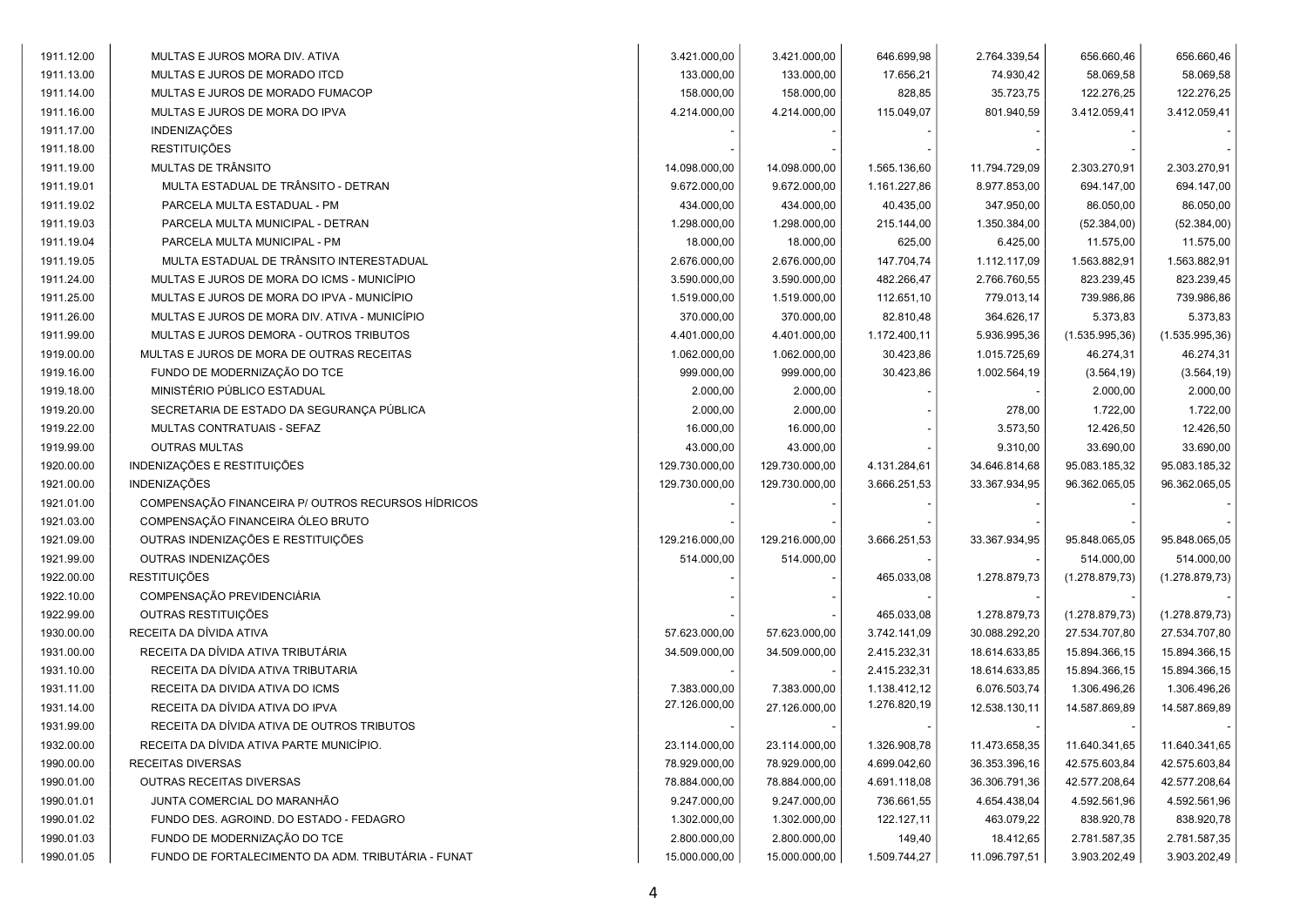| 1990.01.06 | FUNDO ESTADUAL DE DESENVOLVIMENTO INDUSTRIAL        | 38.600.000,00    | 38.600.000,00    | 2.137.720,20   | 11.018.078,86  | 27.581.921,14    | 27.581.921,14    |
|------------|-----------------------------------------------------|------------------|------------------|----------------|----------------|------------------|------------------|
| 1990.01.07 | FUNDO DE PROTEÇÃO E DEFESA DO CONSUMIDOR            | 850.000,00       | 850.000,00       | 57.579,20      | 636.861,13     | 213.138,87       | 213.138,87       |
| 1990.01.08 | FUNDO ESPECIAL LEGISLATIVO - FUNDEG                 | 2.000.000,00     | 2.000.000,00     | 13,50          | 51,00          | 1.999.949,00     | 1.999.949,00     |
| 1990.01.09 | AGÊNCIA ESTADUAL DE DEFESA AGROPECUARIA - AGED      | 234.000,00       | 234.000,00       | 28.934,40      | 144.397,75     | 89.602,25        | 89.602,25        |
| 1990.01.10 | FUNOD DA CULTURA DO MARANHÃO - FENDEC-MA            | 1.939.000,00     | 1.939.000,00     |                | 4.047,81       | 1.934.952,19     | 1.934.952,19     |
| 1990.01.12 | FUNDO ESTADUAL DE PENSÃO E APOSENTADORIA            |                  |                  |                |                |                  |                  |
| 1990.01.13 | FUNDO DOS BENEFÍCIOS DOS SERVIDORES - FUNBEM        |                  |                  |                |                |                  |                  |
| 1990.01.14 | TRIBUNAL DE CONTAS DO ESTADO - TCE                  | 19.000,00        | 19.000,00        | 32.199,08      | 68.721,62      | (49.721, 62)     | (49.721, 62)     |
| 1990.01.15 | SECRETARIA DE VIGILÂNCIA SANITÁRIA - SUVISA         | 333.000,00       | 333.000,00       | 13.000,00      | 103.666,62     | 229.333,38       | 229.333,38       |
| 1990.01.16 | TRIBUNAL DE JUSTIÇA DO ESTADO - FERJ                |                  |                  |                |                |                  |                  |
| 1990.01.18 | MINISTÉRIO PÚBLICO - PGJ                            | 2.632.000,00     | 2.632.000,00     | 684,84         | 1.668,02       | 2.630.331,98     | 2.630.331,98     |
| 1990.01.20 | FUNDO DE APARELHAMENTO DE DEF PUBLICA - FADEP       | 100.000,00       | 100.000,00       | 1.417,43       | 2.803,11       | 97.196,89        | 97.196,89        |
| 1990.01.99 | <b>OUTRAS RECEITAS</b>                              | 3.828.000,00     | 3.828.000,00     | 50.887,10      | 8.093.768,02   | (4.265.768,02)   | (4.265.768,02)   |
| 1990.02.00 | ENCARGOS LEG P/ INSCRIÇÃO DÍV. ATIVA E REC ONUS SUC | 45.000,00        | 45.000,00        | 7.924,52       | 46.604,80      | (1.604, 80)      | (1.604, 80)      |
| 1990.02.03 | RECEITA DEFENSORIA                                  | 45.000,00        | 45.000,00        | 7.924,52       | 46.604,80      | (1.604, 80)      | (1.604, 80)      |
| 1990.05.00 | SALDOS DE EXERCÍCIOS ANTERIORES                     |                  |                  |                |                |                  |                  |
| 2000.00.00 | <b>RECEITAS DE CAPITAL</b>                          | 1.728.789.000,00 | 2.019.068.536,00 | 105.163.902,11 | 566.323.281,61 | 1.162.465.718,39 | 1.452.745.254,39 |
| 2100.00.00 | OPERAÇÕES DE CRÉDITO                                | 843.167.000,00   | 1.133.446.536,00 | 105.163.696,90 | 505.129.049,21 | 338.037.950,79   | 628.317.486,79   |
| 2110.00.00 | OPERAÇÕES DE CRÉDITO INTERNAS                       | 843.167.000,00   | 1.133.446.536,00 | 105.163.696,90 | 505.129.049,21 | 338.037.950,79   | 628.317.486,79   |
| 2120.00.00 | OPERAÇÕES DE CRÉDITO EXTERNAS                       |                  |                  |                |                |                  |                  |
| 2200.00.00 | ALIENAÇÃO DE BENS                                   |                  |                  |                | 608.901,81     | (608.901, 81)    | (608.901, 81)    |
| 2210.00.00 | ALIENAÇÃO DE BENS MÓVEIS                            |                  |                  |                | 608.901,81     | (608.901, 81)    | (608.901, 81)    |
| 2220.00.00 | ALIENAÇÃO DE BENS IMÓVEIS                           |                  |                  |                |                |                  |                  |
| 2300.00.00 | AMORTIZAÇÕES DE EMPRÉSTIMOS                         |                  |                  |                |                |                  |                  |
| 2310.00.00 | DE EMPRESTIMOS                                      |                  |                  |                |                |                  |                  |
| 2320.00.00 | DE FINANCIAMENTOS                                   |                  |                  |                |                |                  |                  |
| 2400.00.00 | TRANSFERÊNCIAS DE CAPITAL                           | 235.000.000,00   | 235.000.000,00   |                |                | 235.000.000,00   | 235.000.000,00   |
| 2420.00.00 | TRANSFERÊNCIAS INTERGOVERNAMENTAIS                  | 235.000.000,00   | 235.000.000,00   |                |                | 235.000.000,00   | 235.000.000,00   |
| 2421.00.00 | TRANSFERÊNCIAS DA UNIÃO                             | 235.000.000,00   | 235.000.000,00   |                |                | 235.000.000,00   | 235.000.000,00   |
| 2421.09.00 | OUTRAS TRANSFERÊNCIAS DA UNIÃO                      | 235.000.000,00   | 235.000.000,00   |                |                | 235.000.000,00   | 235.000.000,00   |
| 2421.09.04 | CONVÊNIO COM ÓRGÃOS FEDERAIS/FES/SES                |                  |                  |                |                |                  |                  |
| 2421.09.26 | MS/FNS/SES/AQUISIÇÃO DE BENS MÓVEIS                 |                  |                  |                |                |                  |                  |
| 2421.09.32 | CONTRATO DE REPASSE MINIST. TURISMO/SECID           |                  |                  |                |                |                  |                  |
| 2421.09.33 | CONTRATO DE REPASSE MDA/CEF/SAGRIMA                 |                  |                  |                |                |                  |                  |
| 2421.09.99 | OUTRAS TRANSFERÊNCIAS DA UNIÃO                      | 235.000.000,00   | 235.000.000,00   |                |                | 235.000.000,00   | 235.000.000,00   |
| 2430.00.00 | TRANSFERÊNCIAS DE INSTITUIÇÕES PRIVADAS             |                  |                  |                |                |                  |                  |
| 2500.00.00 | OUTRAS RECEITAS DE CAPITAL                          | 650.622.000,00   | 650.622.000,00   | 205,21         | 60.585.330,59  | 119.414.669,41   | 119.414.669,41   |
| 2570.00.00 | RECEITAS ORCAMENTARIAS A ESPECIFICAR                | 470.622.000,00   | 470.622.000,00   |                |                |                  |                  |
| 2591.00.00 | <b>DEPÓSITOS JUDICIAIS</b>                          | 180.000.000.00   | 180.000.000,00   | 205,21         | 60.585.330,59  | 119.414.669,41   | 119.414.669,41   |
| 7000.00.00 | RECEITAS CORRENTES - INTRA-ORCAMENTÁRIAS            |                  |                  |                | 221.379,07     | (221.379.07)     | (221.379,07)     |
| 7200.00.00 | RECEITAS DE CONTRIBUIÇÕESES - INTRA-ORCAMENTÁRIAS   |                  |                  |                |                |                  |                  |
| 7210.00.00 | CONTRIBUIÇÕES SOCIAIS - INTRA-ORCAMENTÁRIAS         |                  |                  |                |                |                  |                  |
| 7300.00.00 | RESSARCIMENTO DE PESSOAL CEDIDO                     |                  |                  |                | 221.379,07     | (221.379,07)     | (221.379,07)     |
| 7210.00.00 | RESSARCIMENTO DE PESSOAL CEDIDO ENTRE PODERES       |                  |                  |                | 221.379,07     | (221.379,07)     | (221.379,07)     |